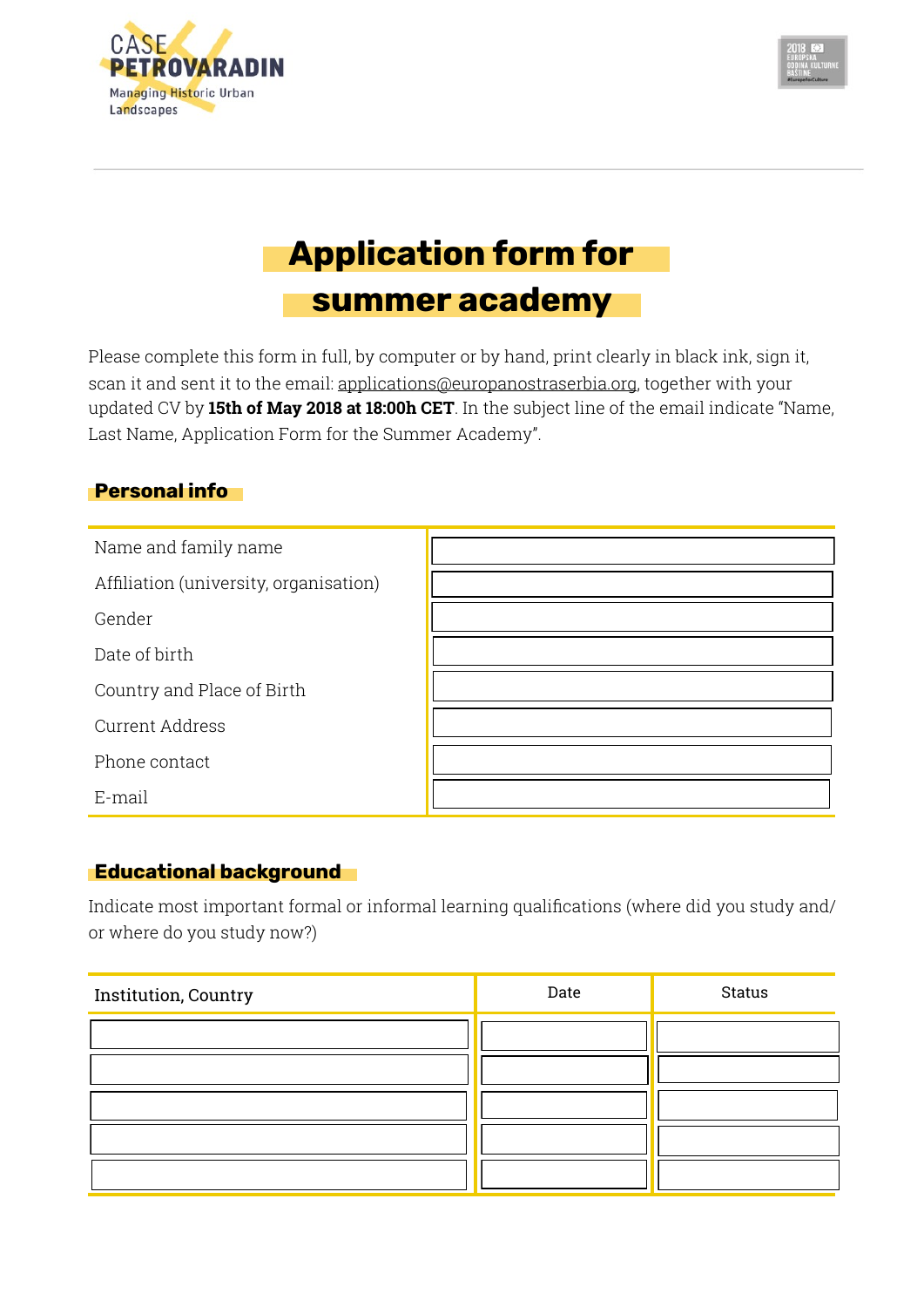### **Professional experience**

Please indicate your three professional experiences most relevant to the topics of managing, protecting, interpreting and tourism valorisation of cultural heritage and historic urban landscapes.

| Institution, Country | Position | Date |
|----------------------|----------|------|
|                      |          |      |
|                      |          |      |
|                      |          |      |
|                      |          |      |
|                      |          |      |

# **Statement of interest**

Explain why you are applying for this Summer School and what you hope to learn from it (up to 500 words).